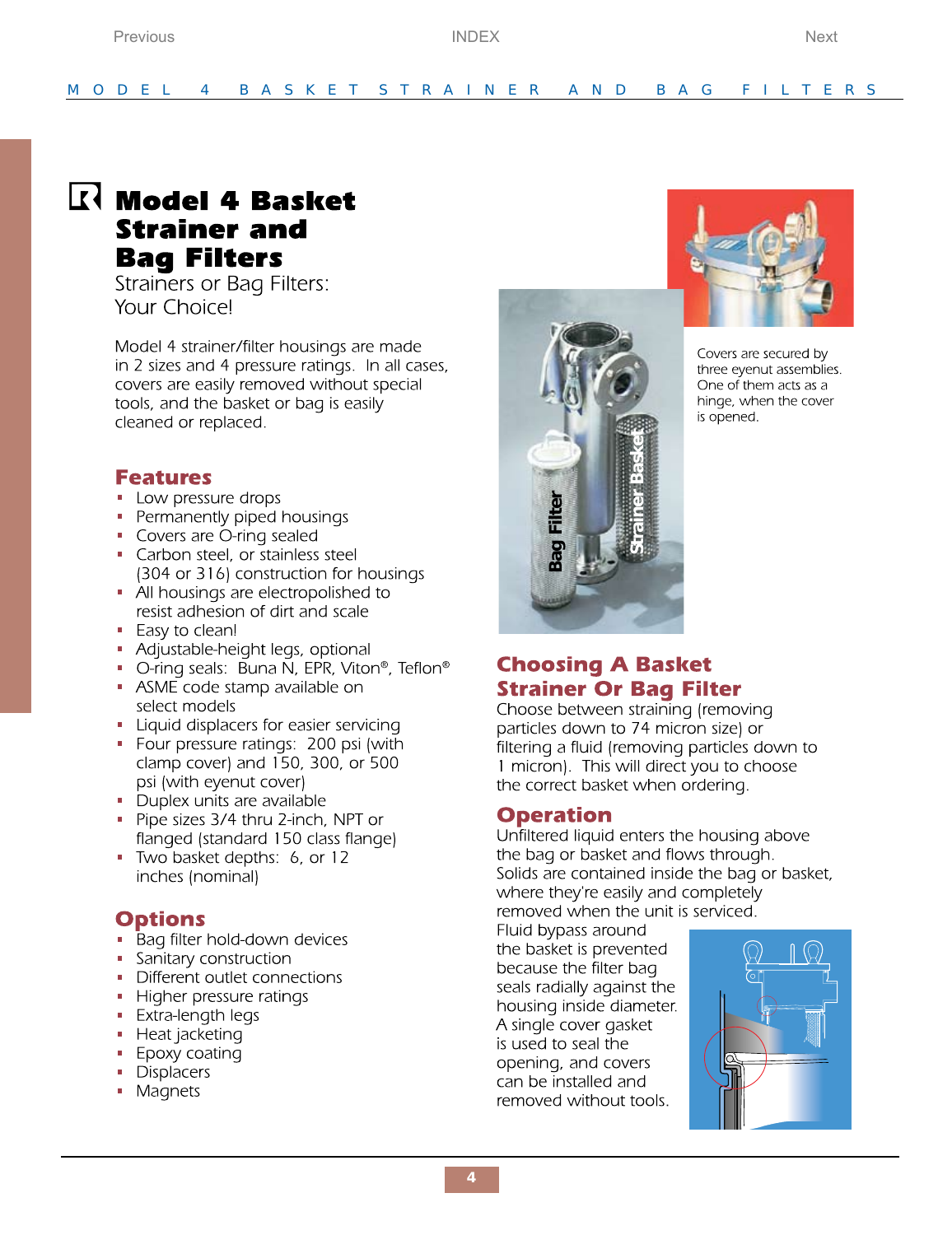### <span id="page-1-0"></span>**Pressure Drop Data**

Basket strainers and bag filters are usually selected so that the pressure drop does not exceed 2 psi when they are clean. Higher pressure drops may be tolerated when contaminant loading is low. Bag changeout should occur at 15 psid.

The pressure drop data is accurate for all housings with strainer or bag filter baskets. When filter bags are added, total pressure drop becomes the sum of the pressure drop as determined by the steps below.

#### **Follow these easy steps:**

- 1. Using the desired pipe size and approximate flow rate, determine the basic pressure drop from the appropriate graph.
- 2. Multiply the pressure drop obtained in step 1 by the viscosity correction factor found in the accompanying table. This is the adjusted (clean) pressure drop for all baskets, without filter bags.
- 3. Add the pressure drop for the bag filter.

Note: Filter bags are specified separately. See page 134.



Clamp covers to the left and center, and eyenut cover to the right.

|                     | Viscosity, cps |      |      |      |      |      |      |                           |      |  |
|---------------------|----------------|------|------|------|------|------|------|---------------------------|------|--|
|                     |                | 50   | 100  |      |      |      |      | 200 400 600 800 1000 2000 |      |  |
| Bag Style and       | (H, 0)         |      |      |      |      |      |      |                           |      |  |
| All unlined baskets | .65            | .85  | 1.00 | 1.10 | 1.20 | 1.40 | 1.50 | 1.60                      | 1.80 |  |
| 40-mesh lined       | .73            | .95  | 1.20 | 1.40 | 1.50 | 1.80 | 1.90 | 2.00                      | 2.30 |  |
| 60-mesh lined       | .77            | 1.00 | 1.30 | 1.60 | 1.70 | 2.10 | 2.20 | 2.30                      | 2.80 |  |
| 80-mesh lined       | .93            | 1.20 | 1.50 | 1.90 | 2.10 | 2.40 | 2.60 | 2.80                      | 3.50 |  |
| 100-mesh lined      | 1.00           | 1.30 | 1.60 | 2.20 | 2.40 | 2.70 | 3.00 | 3.30                      | 4.40 |  |
| 200-mesh lined      | 1.30           | 1.70 | 2.10 | 3.00 | 3.40 | 3.80 | 4.40 | 5.00                      | 6.80 |  |

## **Basket Data**

| Depth<br>Nominal<br>(inches) | Diameter<br>(inches) | Surface<br>Area<br>(sq. ft.) | Volume<br>(cu. in.) | Bag<br>Size<br>No. |
|------------------------------|----------------------|------------------------------|---------------------|--------------------|
|                              | 39<br>3 O            | 0.5<br>- ( )                 | 65<br>1 3 Ω         | 3                  |

## **Model 4-For flow rates** to 50 gpm\*



\*Based on housing only. Fluid viscosity, bag filter used, and expected dirt loading should be considered when sizing a filter.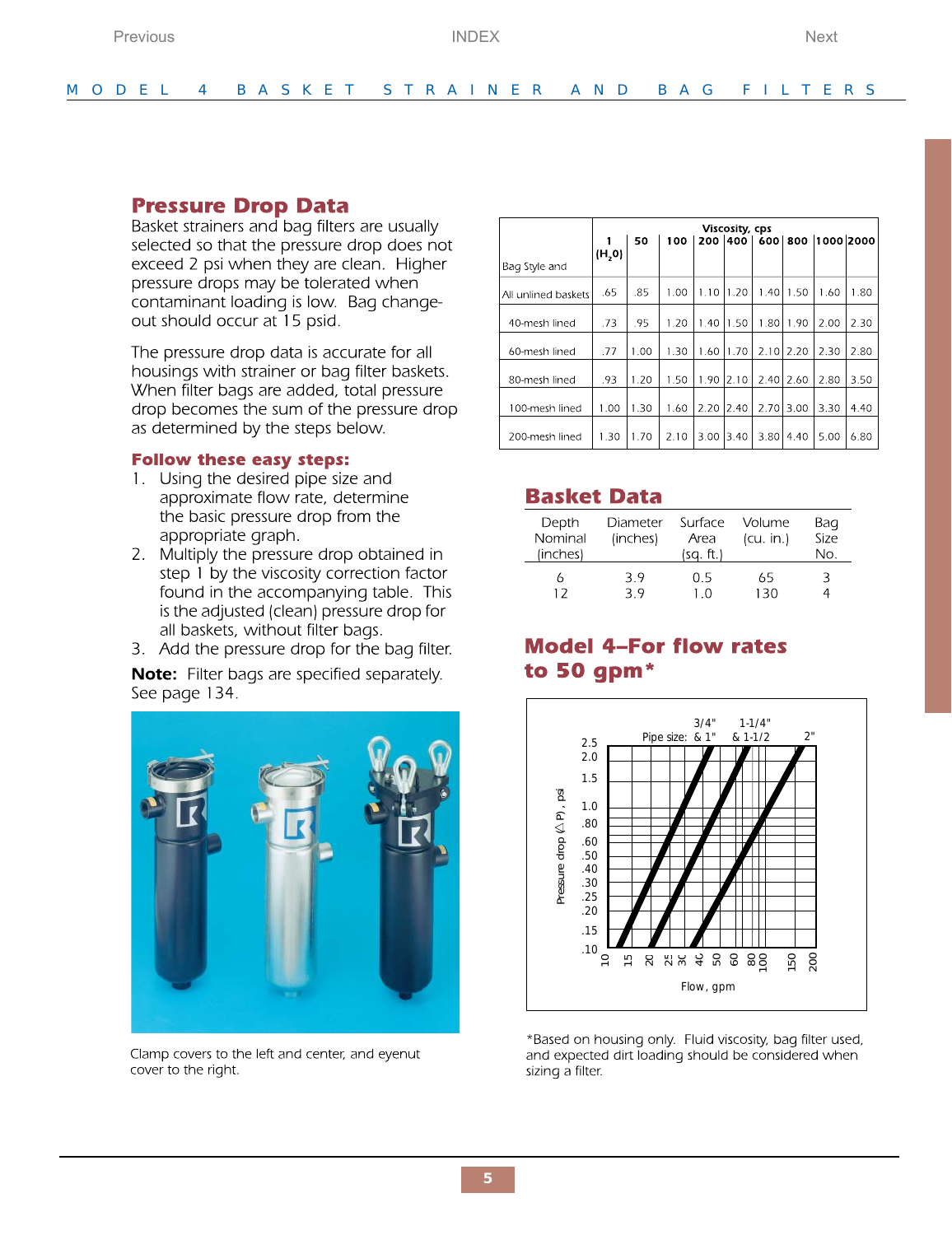<span id="page-2-0"></span>

### Dimonsions /////

| риненыоны |                                    | (IIN)                           |                                 |                                 |                                 |                                 |                                      |                                      |                                 |                                     |                                      |                                 |                                 |
|-----------|------------------------------------|---------------------------------|---------------------------------|---------------------------------|---------------------------------|---------------------------------|--------------------------------------|--------------------------------------|---------------------------------|-------------------------------------|--------------------------------------|---------------------------------|---------------------------------|
| Model     | Pipe<br><b>Size</b>                | A                               | A1                              | A2                              | в                               | c                               | D                                    | Е                                    | F                               | G                                   | н                                    |                                 | N                               |
| $4-6$     | 3/4<br>$1 - 1/4$<br>$1 - 1/2$      | 5.5<br>5.5<br>6.1<br>6.1<br>6.1 | 1.9<br>1.9<br>2.5<br>2.5<br>2.5 | 2.3<br>2.3<br>2.9<br>2.9<br>2.9 | 3.5<br>3.5<br>3.5<br>3.5<br>3.5 | 5.0<br>5.0<br>5.0<br>5.0<br>5.0 | 10.0<br>10.0<br>9.4<br>9.4<br>9.3    | 12.0<br>12.0<br>12.0<br>12.0<br>12.0 | 4.5<br>4.5<br>4.5<br>4.5<br>4.5 | 10.1<br>10.1<br>9.5<br>9.5<br>9.5   | 10.5<br>10.9<br>10.6<br>10.9<br>11.6 | 4.0<br>4.0<br>4.0<br>4.0<br>5.0 | 2.0<br>2.5<br>2.9<br>3.3<br>4.0 |
| $4-12$    | 3/4<br>$1 - 1/4$<br>$1 - 1/2$<br>∍ | 5.5<br>5.5<br>6.1<br>6.1<br>6.1 | 1.9<br>1.9<br>2.5<br>2.5<br>2.5 | 2.3<br>2.3<br>2.9<br>2.9<br>2.9 | 3.5<br>3.5<br>3.5<br>3.5<br>3.5 | 5.0<br>5.0<br>5.0<br>5.0<br>5.0 | 16.0<br>16.0<br>15.4<br>15.4<br>16.3 | 18.0<br>18.0<br>18.0<br>18.0<br>18.0 | 4.5<br>4.5<br>4.5<br>4.5<br>4.5 | 16.<br>16.1<br>15.5<br>15.5<br>15.5 | 16.5<br>16.9<br>16.6<br>16.9<br>17.6 | 4.0<br>4.0<br>4.0<br>4.0<br>5.0 | 2.0<br>2.5<br>2.9<br>3.3<br>4.0 |

Dimensions are reference only and should not be used for hard plumbing. Consult factory for certified drawings.

#### **C**

**OUT**

**C**

 $\mathbb{Q}$ 

 $\setminus$ 

 $\varnothing$ নৈ Flanged

 $(150$  lb. ANSI)



STYLE<sub>2</sub>

**IN**

**Outlet Styles** 

STYLE 1

**E**

**Gage Ports 1/4" NPT** 8" center

STYLE 3





**B**

**OUT**

A1 <u>I</u>., <del>4 M/1</del> A1

**A A**

**B**

Threaded

(NPT)

**D**

**Gage Ports 1/4" NPT 8" centers**

 $\overline{\phantom{a}}$ 

**IN**